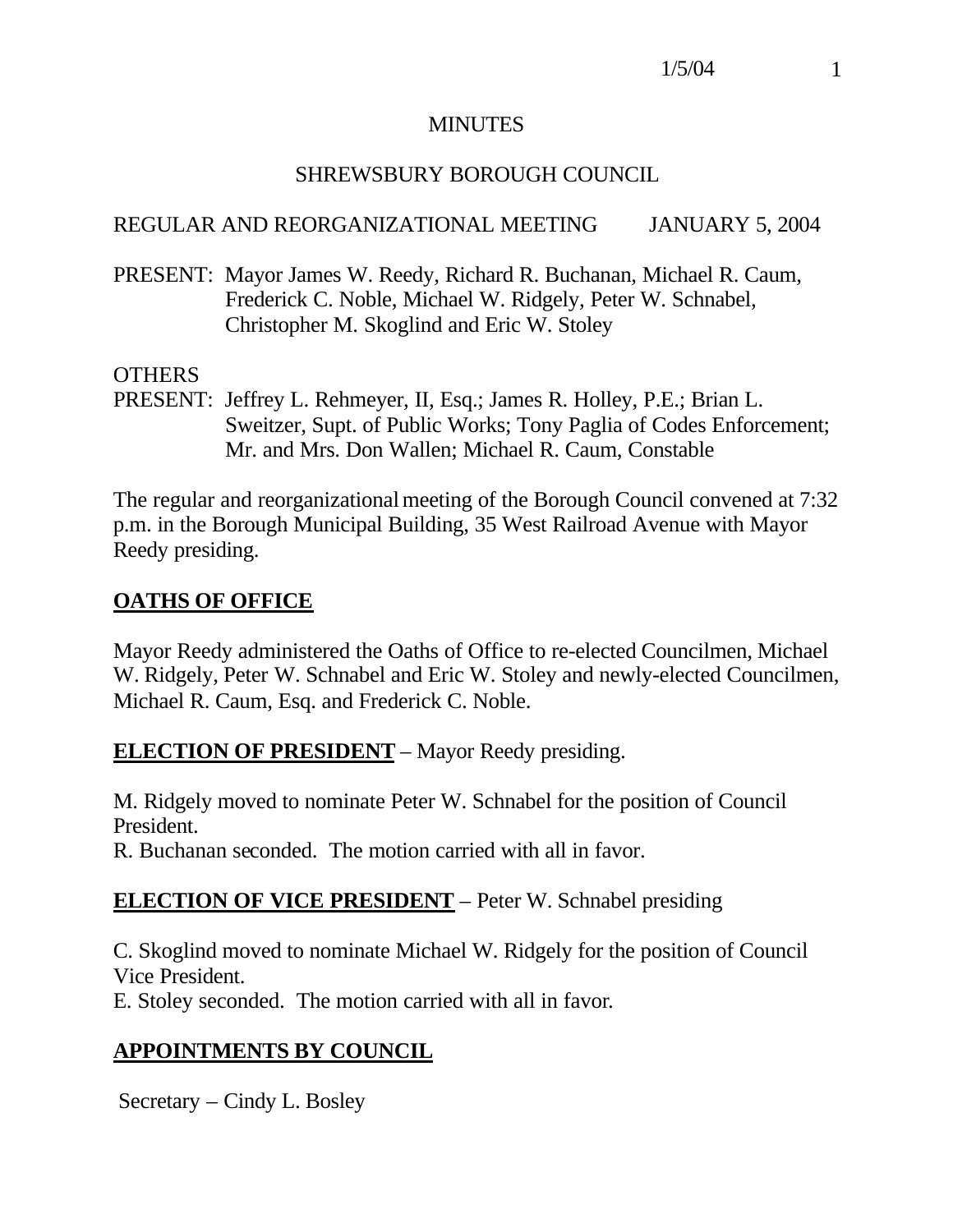Assistant Secretary – Doreen Y. Smith Treasurer – Cindy L. Bosley Borough Solicitor – Jeffrey L. Rehmeyer, II, Esq. of CGA The Law Firm Zoning Hearing Board Solicitor – Harry L. McNeal, Jr., Esq. Sewage Enforcement Officer – David Brown Auditor – Donald F. Martin, CPA Zoning and Building Permit Officer and Building Inspector – Codes Enforcement: E. Michael Lee, with Herbert Daugherty and Anthony Paglia as assistants Borough Engineer – James R. Holley, P.E. of James R. Holley & Associates Planning Commission Engineer – James R. Holley, P.E. of James R. Holley & **Associates** 

- C. Skoglind moved to approve the above re-appointments.
- E. Stoley seconded. The motion carried with all in favor.

### **OTHER APPOINTMENTS**

Water & Sewer

Richard R. Buchanan, Chairman Eric W. Stoley Michael R. Caum

Public Roads & Lighting

Christopher M. Skoglind, Chairman Eric W. Stoley Michael R. Caum

### Public Safety, Welfare and Personnel

Frederick C. Noble, Chairman Richard R. Buchanan Eric W. Stoley

Public Lands & Buildings and Finance

Michael W. Ridgely, Chairman Frederick C. Noble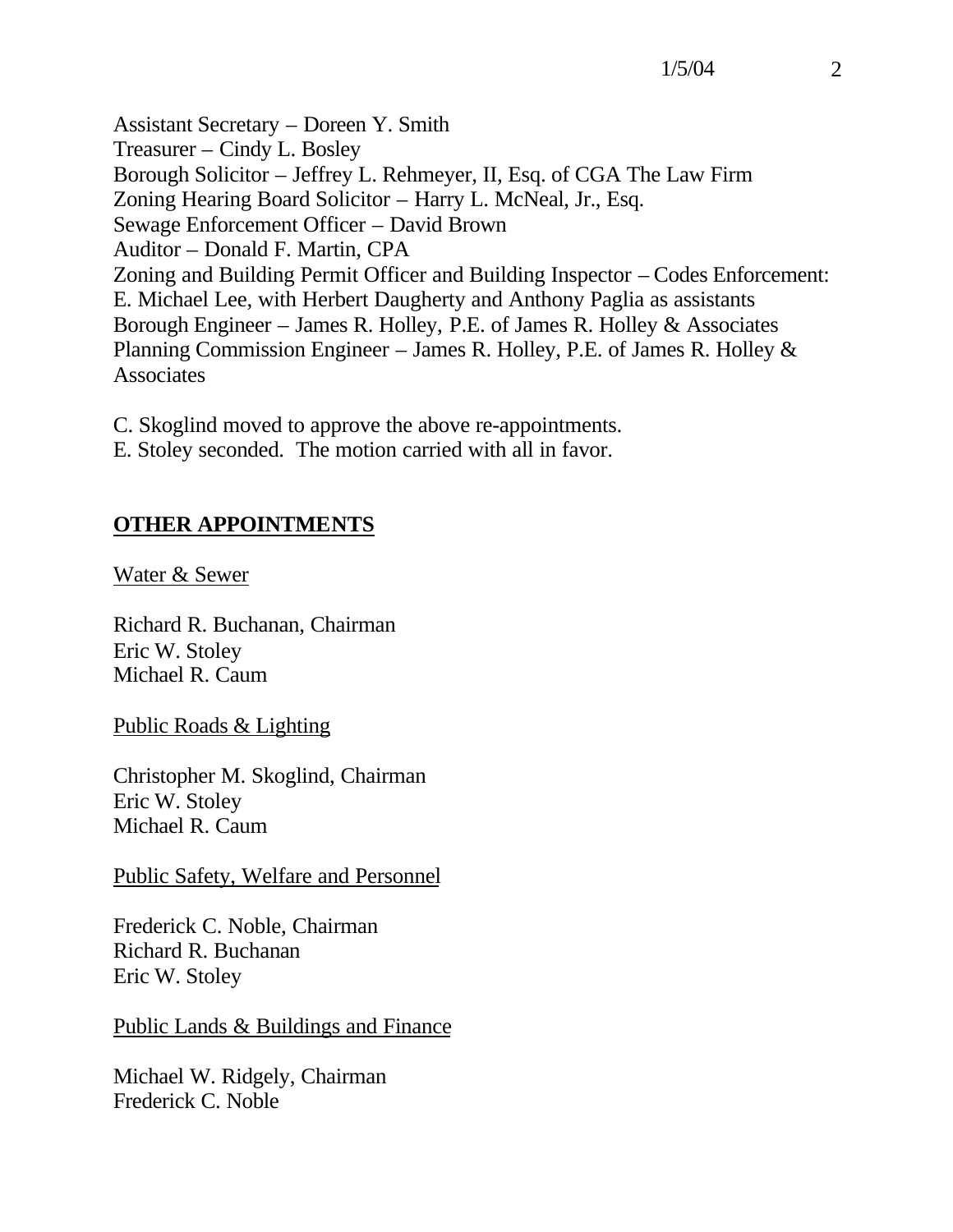#### Christopher M. Skoglind

#### Subdivision, Land Development & Zoning

Eric W. Stoley, Chairman Frederick C. Noble Michael R. Caum

Retirement Committee: Trustees Pension

Christopher M. Skoglind, Chairman Michael W. Ridgely

Chief Administrator of Pension Plan

Christopher M. Skoglind

Local Government Advisory Committee

Frederick C. Noble Michael R. Caum – alternate

#### Council of Governments

Eric W. Stoley Richard R. Buchanan – alternate

York Area Tax Bureau

Frederick C. Noble Michael R. Caum – alternate

Emergency Management Representative

Eric W. Stoley

Vacancy Board

Christopher M. Skoglind George Smith – Registered Elector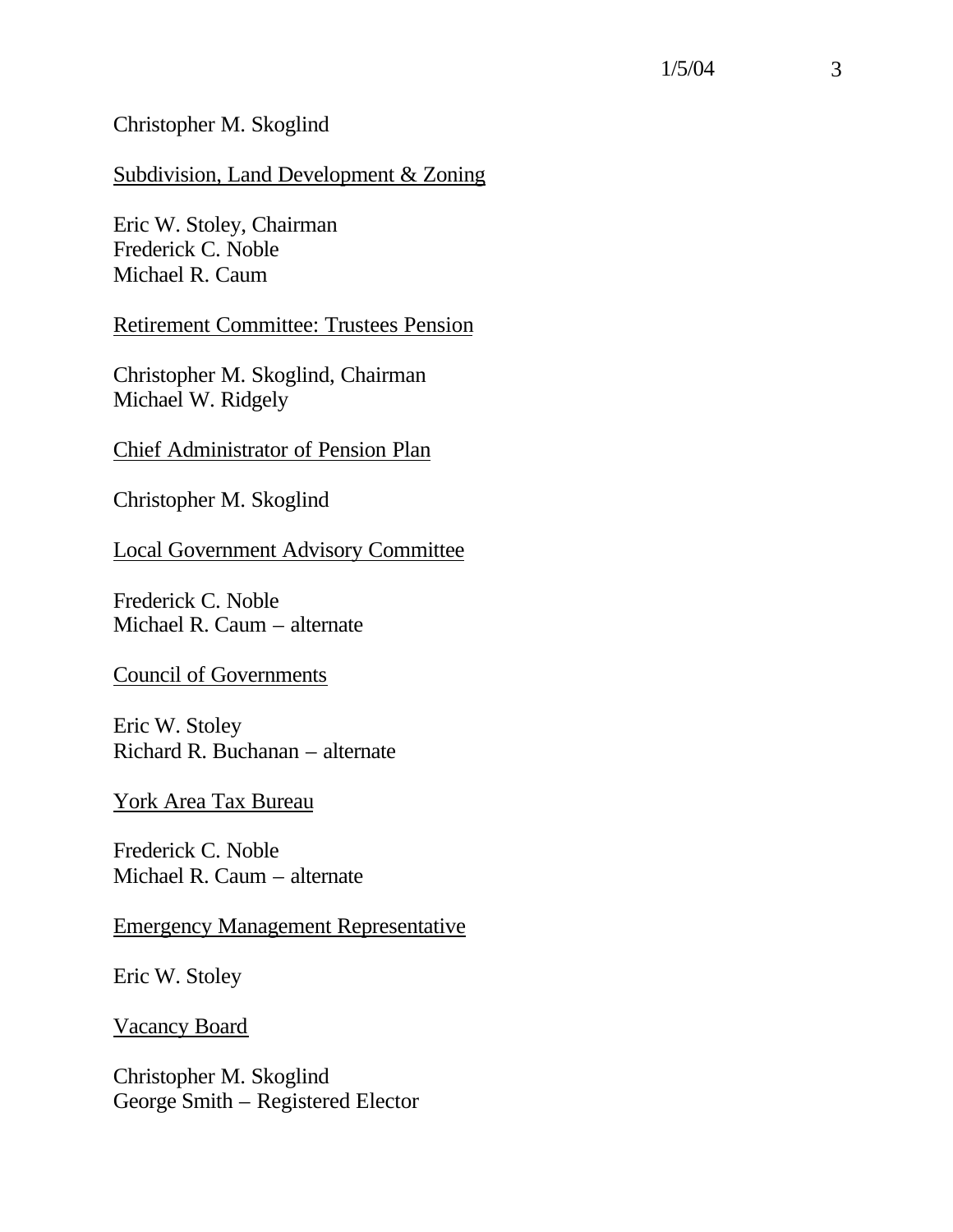### $1/5/04$  4

#### Emergency Management Director/Coordinator

Bradford Bobbitt Nate Kirschman, assistant

#### Southern Police Commission

James W. Reedy, Mayor Richard R. Buchanan, Council Representative Paul O. Crouse, Citizen Representative

Civil Service - Police

Michael R. Caum, Esq.

Police Pension Committee

James W. Reedy, Mayor Paul O. Crouse

#### SYC Regional Planning Commission

Eric W. Stoley George Smith – alternate

SYC Regional Recreation Board

Michael R. Caum, Esq. Vacant, Citizen Representative

Tax Payers Bill of Rights

Eric W. Stoley

#### **CITIZEN'S COMMENTS**

Mr. and Mrs Donald Wallen of 210 South Main Street were present to say the contractor doing work at 214 S. Main St. is over on his property with their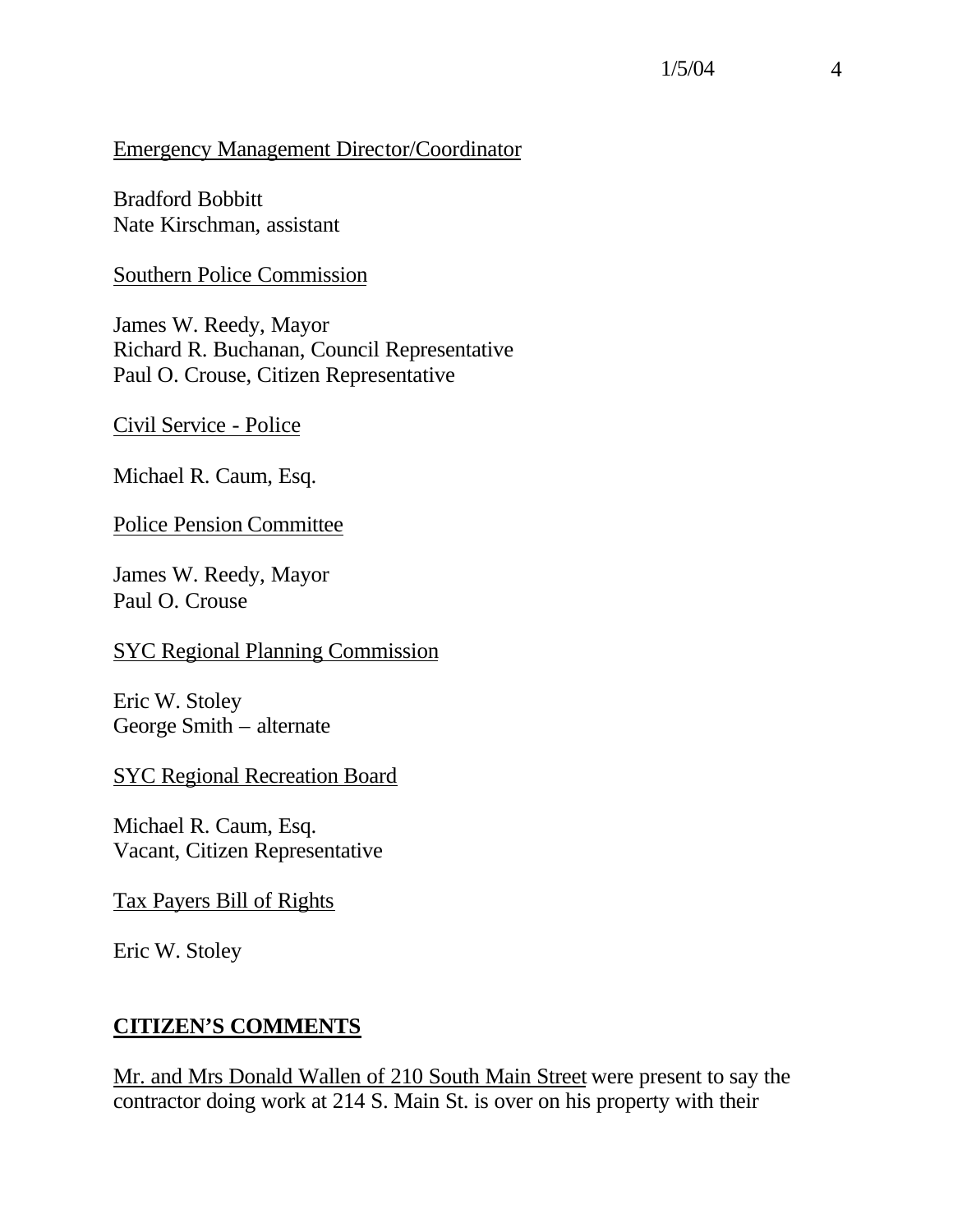addition. He had his property surveyed and his attorney had sent a letter to the contractor but the work did not stop. The Borough will have the zoning officer work with the Solicitor to issue an enforcement notice and a stop order.

M. Ridgely moved to authorize Codes Enforcement to issue a stop work order at 214 S. Main St.

M. Caum seconded. The motion carried with all in favor.

Mr. Wallen was told he should deal with the trespass issue; the Borough will deal with the zoning and setback laws.

### **APPROVAL OF MINUTES**

F. Noble moved to approve the minutes of the December 10 and 17 meetings. C. Skoglind seconded. The motion carried with all in favor.

# **APPROVAL OF EXPENDITURES AND REPORT OF ACCOUNTS**

M. Ridgely moved to approve the expenditures and report of accounts for November, 2003.

C. Skoglind seconded. The motion carried with all in favor.

# **BILLS**

- CGA Law Firm delinquent water and sewer account for Larry Henry \$304.84
- Harry L McNeal, Jr., Esq. Jacobson zoning hearing \$2,142.00

R. Buchanan moved to approve payment of the above bills.

E. Stoley seconded. The motion carried with all in favor.

# **SUBDIVISION AND LAND DEVELOPMENT BUSINESS**

Reduction in Letter of Credit for Covington Ridge Phase I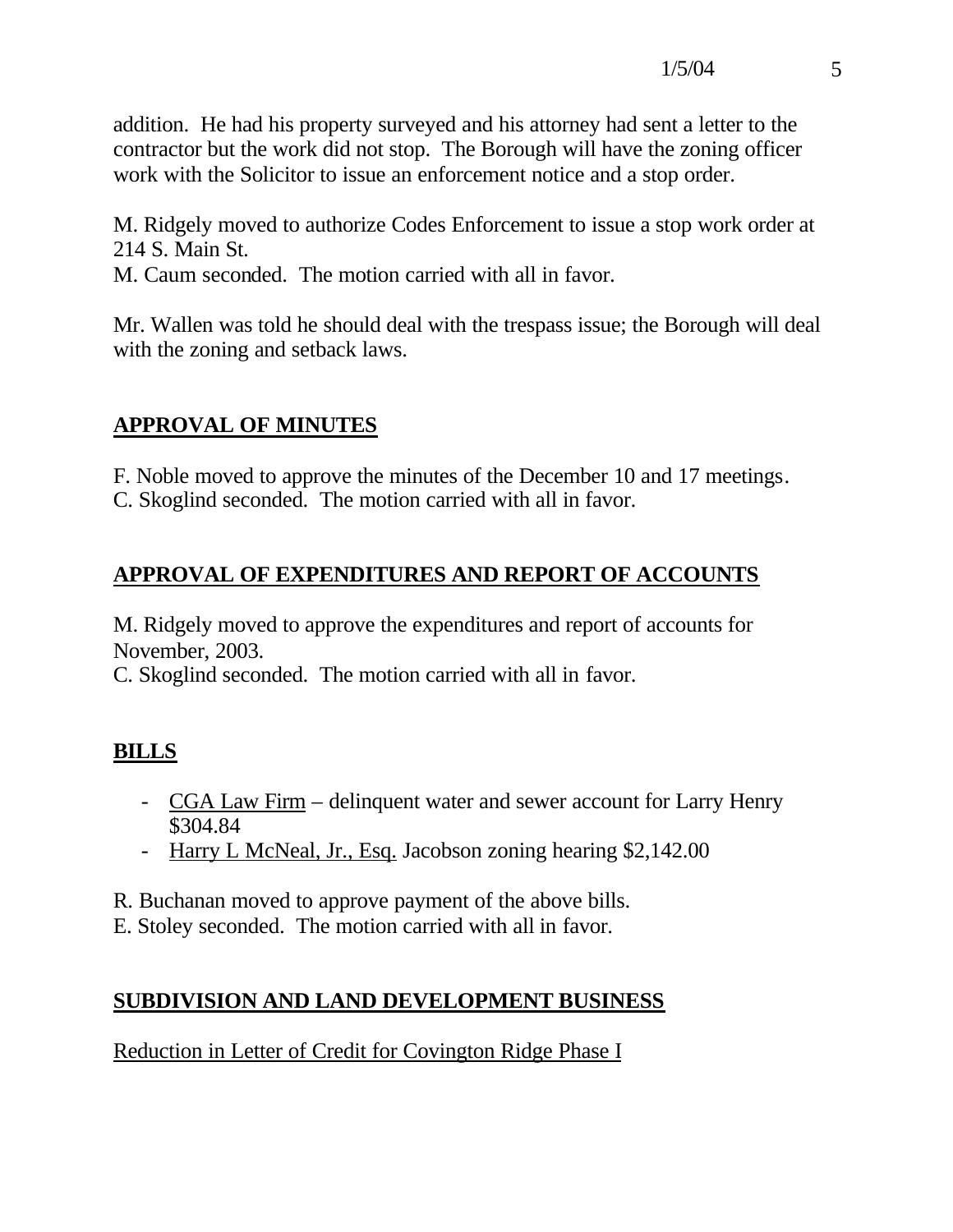The balance is \$54,737.10 and Eng. Holley recommends the letter of credit may be reduced to a new balance of \$25,715.13.

E. Stoley moved to approve the reduction in the letter of credit. M. Caum seconded. The motion carried with all in favor.

### **REPORTS**

### Zoning/Building Permit Officer

R. Buchanan moved that Codes Enforcement use their forms for our permit, zoning, building and inspection work. C. Skoglind seconded. The motion carried with all in favor.

### **OTHER REPORTS**

### **Water & Sewer** – Richard R. Buchanan

#### Grease Traps

Sal's Pizza has not responded to noncompliance letters regarding the grease trap ordinance. The most difficult part of the inspection process is the fact they're located inside the building with no sampling manholes to monitor illegal sewer discharges.

Sol. Rehmeyer will review the ordinance's violation notice and get a notice of violation out to the property owner.

#### Fees for Inspections

Brian said he often has to do water and sewer inspections on the overtime rate. The current rate is \$45.00 per hour and he usually has to go back within the hour for another inspection.

R. Buchanan moved that the fee of \$45.00 be charged for each inspection - \$45.00 for the first inspection and \$45.00 for the second visit, the re-inspection. C. Skoglind seconded. The motion carried with all in favor.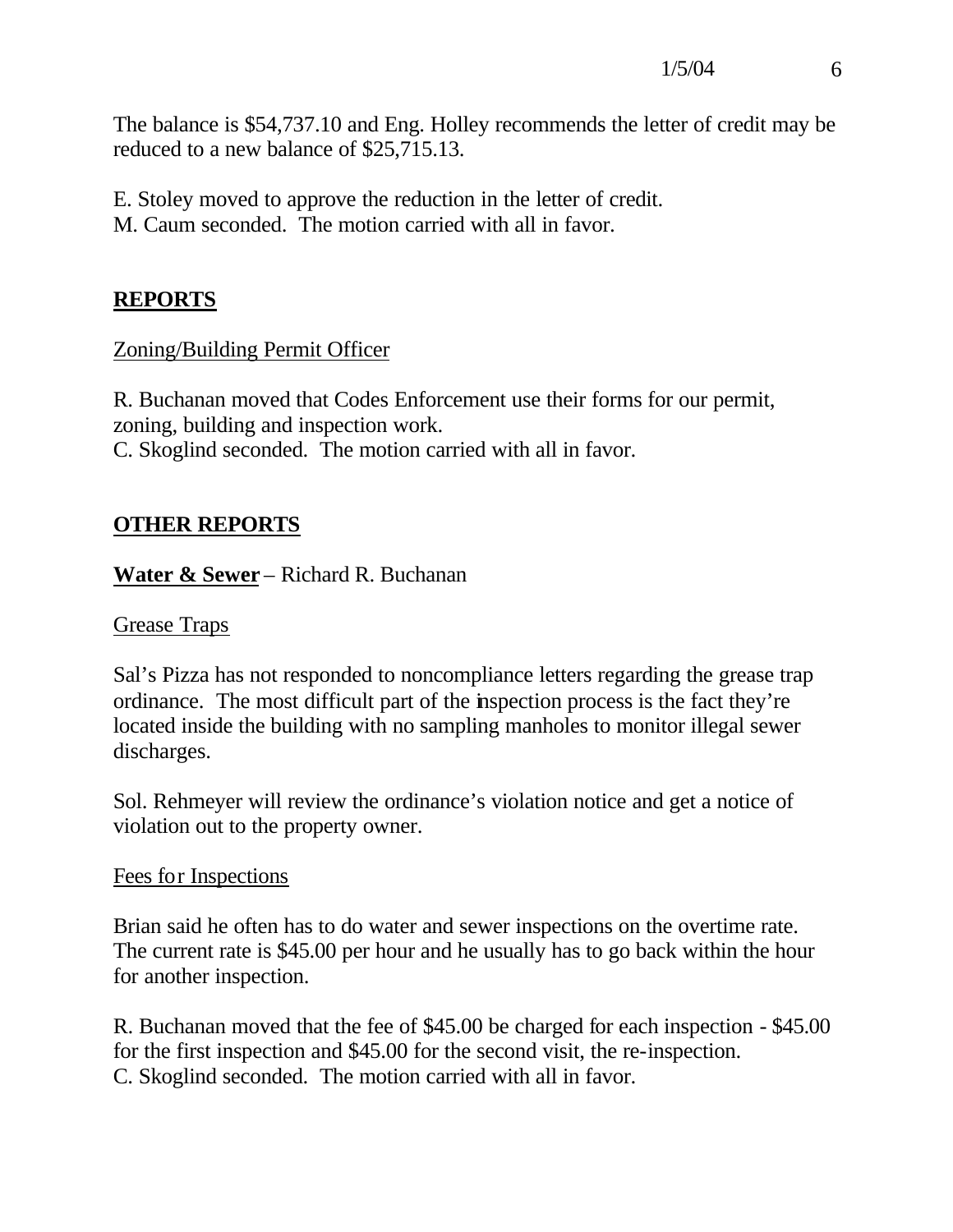### New Meters

The new meters will arrive in January raising the meter costs from \$155.00 to \$285.00 and can be read either from the road or the house.

### **Public Roads & Lighting** – Christopher M. Skoglind

### Annual Road Inspection

The inspection will take place earlier this year; we are on schedule to pave Old Farm Lane and Covington Drive. Cracks will be sealed on several streets when the weather is warmer. Storm drains will be cleaned out with the help of New Freedom Borough's vactor truck. The cost should be less than \$2,000.00.

#### Storm Drain Inlet Repairs

Eng. Holley was asked to get the bid process started for repairs to storm drain inlets at South Highland Drive and Gatewood Drive and North Main Street.

#### Correction to Traffic Study on Mt. Airy Road

The Secretary was asked to send a letter to PennDOT correcting the time the study should be done to 6:30 a.m. instead of 7:30 a.m. PennDOT was asked to look at Mt. Airy Road because traffic backs up waiting to turn left in the morning.

#### Turning Lane Eastbound on West Forrest Avenue

This will be put on the February agenda as parking will be lost if we proceed with the turning lane.

#### Speeding on Covington Drive

A letter was received by a resident asking for speed bumps on Covington Drive. R. Buchanan will respond.

A solution would be to allow the local police forces to use radar. M. Caum suggested an officer watch the intersection for stop sign violators as a deterrent.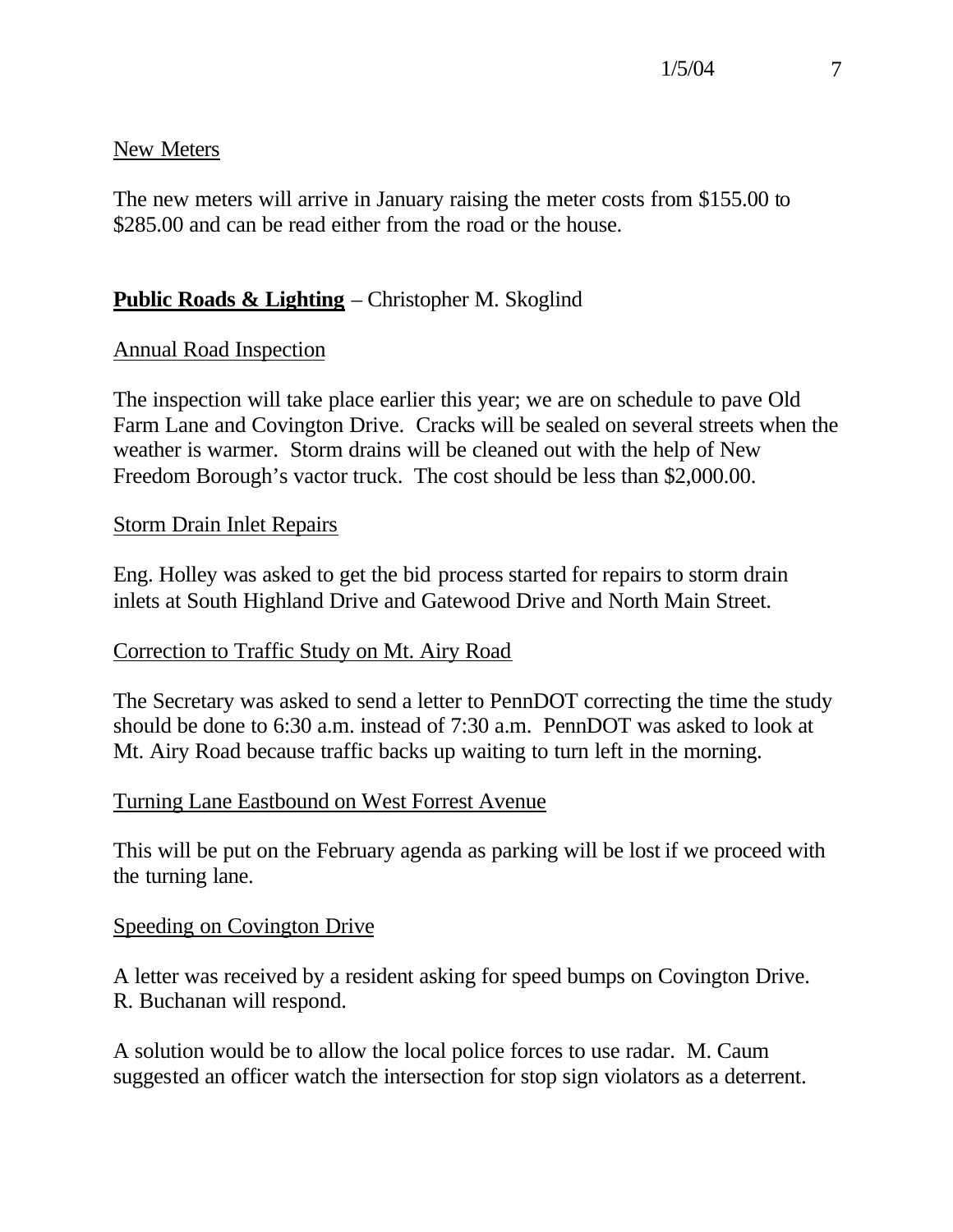### **Public Lands, Buildings and Finance** – Michael W. Ridgely

### **ENGINEER'S REPORT**

Eng. Holley said he is meeting with Mike Lee about the packet they're getting ready for the exit 4 upgrades.

Two plans will be signed after the meeting: the mini-warehouse at Lot 5 Onion Blvd. and the Deer Creek development plan.

### **SOLICITOR'S REPORT**

#### Ordinance #2004-1 Swimming Pool Amendment

The ordinance does not address hot tubs and Sol. Rehmeyer was asked to research that issue to see if another ordinance needs to be adopted.

C. Skoglind moved to adopt Ordinance #2004-1 to amend the swimming pool section of the zoning ordinance.

E. Stoley seconded. The motion carried with all in favor except M. Caum.

### Jacobson Hearing – 8 Spring Creek Drive

Sol. Rehmeyer sent a letter to the Zoning Hearing Board Solicitor that the Borough is in agreement with the decision. Fee information was given to the Secretary.

### Grim's Glass & Plastic/Doug Miller

A decision was issued by Judge Snyder concluding that the decision of the Zoning Hearing Board was supported by substantial evidence and did not constitute an error of law. Judge Snyder dismissed the land use appeal. The hearings in front of the magistrate will be in March.

Codes Enforcement was asked to proceed with the fence violation at 121 West Railroad Avenue that exceeds the height requirements in the front yard area.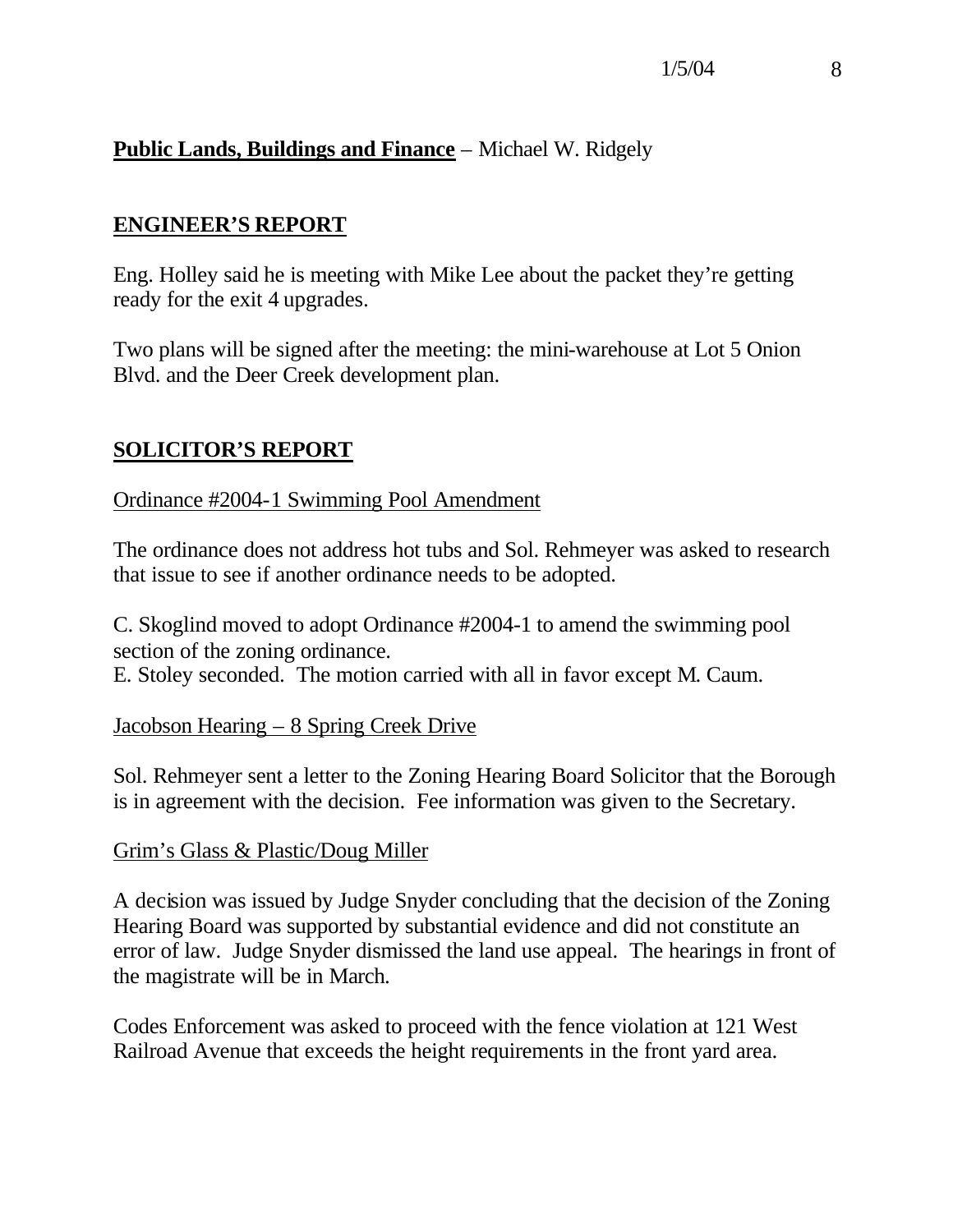#### Freedom Systems

Sol. Rehmeyer was in contact with Chuck Young of General Services concerning Freedom Systems' state contract. He instructed Sol. Rehmeyer to send a letter of complaint and if the complaint is substantiated, Freedom Systems will be placed on a banned vendor list.

### Regulation of Truck Parking

A letter will be sent asking that certain streets be studied.

### Single Family Definitions

Sol. Rehmeyer is researching case law concerning the definition of a single family to determine if our zoning ordinance is appropriate and enforceable.

#### Cable Franchise Agreement

Sol. Rehmeyer is reviewing the information provided by Brian Berger of Adelphia and is waiting to receive a revised Franchise Agreement.

### **Public Safety, Welfare and Personnel** – Frederick C. Noble

### **Secretary's Report** – Cindy L. Bosley

The phone system's automated attendant and voice mail quit working over the weekend and will be repaired Tuesday.

### **York Area Tax Bureau** – Frederick C. Noble

### **Recreation Board/Regional Recreation Board –** Frederick C. Noble

The letter about the 2004 budget was sent to Henry Young. Dave Mixon came to the office looking for office space that may possibly be utilized by the regional recreation board. There was a miscommunication in this matter. It was felt that no dues money should be paid yet.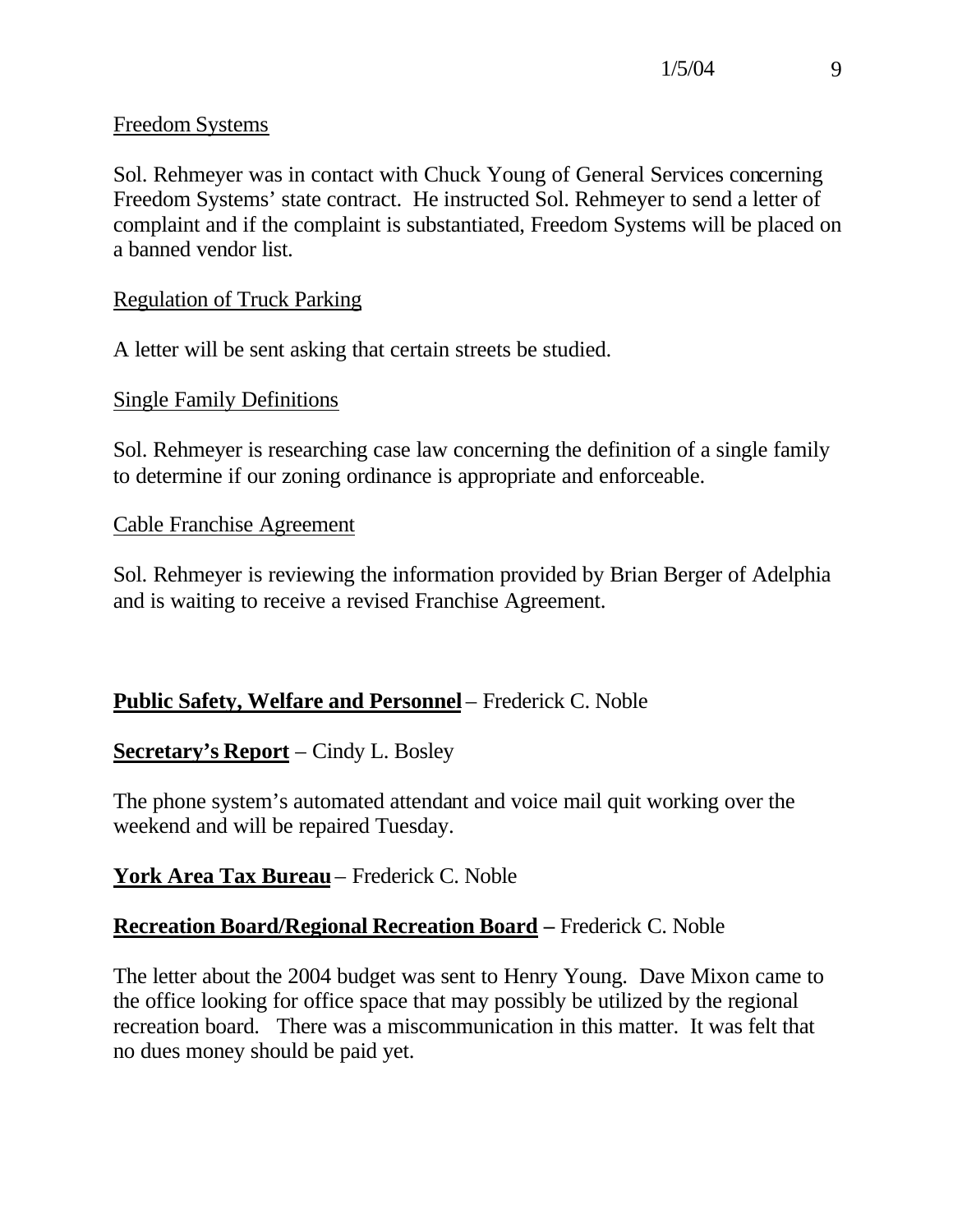### **Planning Commission/Regional Planning Commission** – Eric W. Stoley

The regional planning commission will hold five meetings in 2004.

### Block Buster Variance – Sign Request

E. Stoley said the zoning hearing is January 15 and he will be in attendance as a citizen. The request is for a second sign.

### AAA Second Sign on Rear of Building

The Secretary was directed to send a letter to AAA that the second sign placed on the rear of the building at the new shopping center needs to come down within 30 days.

#### Signs at the New Shopping Center

Codes Enforcement was asked to look at the trailer in the rear that has a banner on for Mattress Warehouse and the temporary Giant sign. They were asked to check for other sign violations at the shopping center.

#### York Area Metropolitan Planning Organization (YAMPO)

A letter was received from Jason A. Snyder, P.E. of C.S. Davidson, Inc. asking for nomination for him to represent Region 1 at the MPO.

E. Stoley moved to nominate Jason Snyder to be the representative for Region 1 on YAMPO.

C. Skoglind seconded. The motion carried with all in favor. It will be requested that if Mr. Snyder is chosen, that he work with the Roads Committee.

#### **Southern Regional Police Commission** – Richard R. Buchanan

The police department issued about 25 citations for traffic violations at the new shopping center at Mt. Airy Road and Cardinal Drive.

A letter was received from Glen Rock Borough notifying the police commission of their option to withdraw next year due to financial problems. At this point, it's not definite, just a warning.